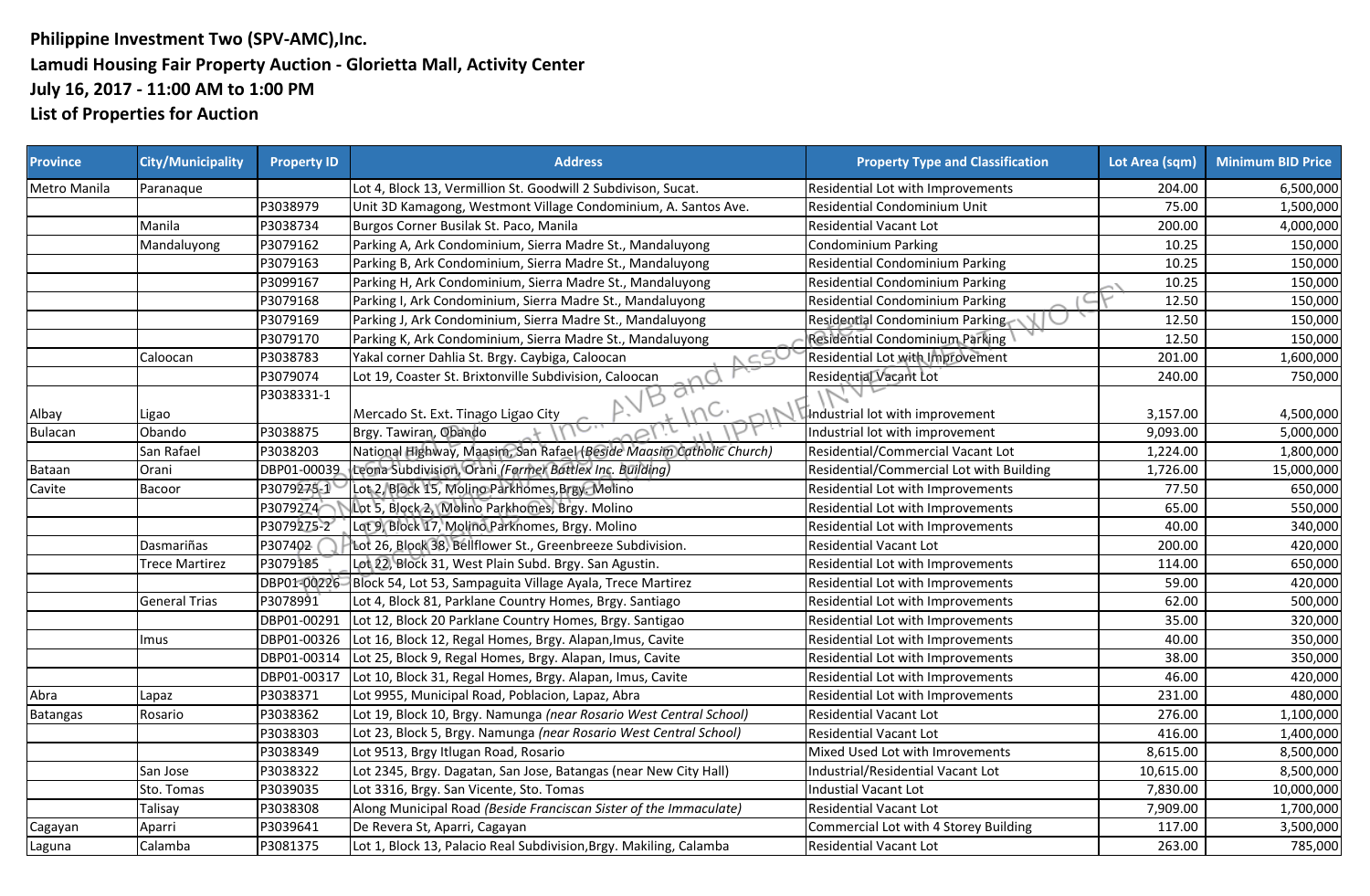| <b>Province</b>            | <b>City/Municipality</b> | <b>Property ID</b> | <b>Address</b>                                                             | <b>Property Type and Classification</b>      | Lot Area (sqm) | <b>Minimum BID Price</b> |
|----------------------------|--------------------------|--------------------|----------------------------------------------------------------------------|----------------------------------------------|----------------|--------------------------|
|                            |                          | P3081376           | Lot 2, Block 13, Palacio Real Subdivision, Brgy. Makiling, Calamba         | <b>Residential Vacant Lot</b>                | 200.00         | 600,000                  |
|                            |                          | P3081377           | Lot 9, Block 13, Palacio Real Subdivision, Brgy. Makiling, Calamba         | <b>Residential Vacant Lot</b>                | 200.00         | 600,000                  |
|                            |                          | P3081384           | Lot 13, Block 13, Palacio Real Subdivision, Brgy. Makiling Calamba         | Residential Vacant Lot                       | 184.00         | 550,000                  |
|                            |                          | P3081385           | Lot 14, Block 13, Palacio Real Subdivision, Brgy. Makiling, Calamba        | Residential Vacant Lot                       | 185.00         | 555,000                  |
|                            |                          | P3081350           | Lot 8, Block 3, Palacio Real Subdivision, Brgy. Makiling, Calamba          | <b>Residential Vacant Lot</b>                | 218.00         | 654,000                  |
|                            |                          | P3081351           | Lot 16, Block 3, Palacio Real Subdivision, Brgy. Makiling, Calamba         | <b>Residential Vacant Lot</b>                | 192.00         | 576,000                  |
|                            |                          | P3081352           | Lot 17, Block 3, Palacio Real Subdivision, Brgy. Makiling, Calamba         | <b>Residential Vacant Lot</b>                | 190.00         | 570,000                  |
|                            |                          | P3081353           | Lot 18, Block 3, Palacio Real Subdivision, Brgy. Makiling, Calamba         | Residential Vacant Lot                       | 190.00         | 570,000                  |
|                            |                          | P3081354           | Lot 19, Block 3, Palacio Real Subdivision, Brgy. Makiling, Calamba         | <b>Residential Vacant Lot</b>                | 192.00         | 576,000                  |
|                            | Cabuyao                  | DBP01-00195        | Lot 69, block 5, St. Joseph Village 6                                      | Residential Lot with Improvements            | 80.00          | 500,000                  |
|                            |                          | DBP01-00306        | Lot 13, Block 18, St. Joseph Village 6                                     | Residential Lot with Improvements            | 40.00          | 250,000                  |
|                            |                          | DBP01-00274        | Lot 19, Block 16, St. Joseph Village 6                                     | Residential Lot with Improvements            | 40.00          | 250,000                  |
|                            |                          | DBP01-00315        | Lot 68 and 69, Block 3, St. Joseph Village 6                               | Residential Lot with Improvements            | 80.00          | 500,000                  |
|                            |                          | DBP01-00276        | Lot 10, Block 4, St. Joseph Village 6                                      | Residential Lot with Improvements            | 40.00          | 250,000                  |
|                            |                          | DBP01-00319        | Lot 23, Block 3, St. Joseph Village 6                                      | VN<br>Residential Lot with Improvements      | 40.00          | 250,000                  |
|                            |                          | DBP01-00294        | Lot 68, Block 4, St. Joseph Village 6                                      | Residential Lot with Improvements            | 40.00          | 250,000                  |
|                            |                          | DBP01-00191        | Lot 14, Block 2, St. Joseph Village 6                                      | Residential Lot with Improvements            | 80.00          | 400,000                  |
|                            | Canlubang                | P3079052-1         | Lot 43, Block 38, Southern Plains Subdivision, Canlubang                   | <b>Residential Vacant Lot</b>                | 268.00         | 2,010,000                |
|                            |                          | P3079052-2         | Lot 44, Block 38, Southern Plains Subdivision, Canlubang                   | <b>Residential Vacant Lot</b>                | 241.00         | 1,807,500                |
|                            | Lumban                   | P3038812           | Bonifacio St., Brgy. Maracta, Lumban, Laguna                               | Residential Lot with 4 Storey Building       | 97.00          | 2,100,000                |
|                            | Sta. Rosa                | P3037782           | Tatlong Hari St., Brgy. Sinalhan (in Front of Ben Pur Gasoline Station)    | Commercial/Residential Vacant Lot            | 1,000.00       | 5,500,000                |
|                            | San Pablo                | P3038365           | Along Cosico Ave., Brgy. Sta. Maria, Magdalena                             | Commercial/Residential Lot with improvements | 3,344.00       | 4,500,000                |
|                            |                          | P3038352           | Purok Sta. Maria Magdalena, San Pablo                                      | Industrial Lot with Improvements             | 5,937.00       | 9,000,000                |
|                            |                          | P3078888           | Lot 3, Conrado St., Brgy. San Lucas, San Pablo City                        | Residential Lot with Improvement             | 1,982.00       | 4,500,000                |
|                            |                          | P3038858           | Lot 9, Block 3, Brgy. San Roque, San Pablo City                            | Residential Vacant Lot                       | 240.00         | 850,000                  |
| Camarines Norte   Mercedes |                          | P3039077           | Lot 6, Block 7, Vibar Village, Brgy. 2, Mercedes                           | Residential Lot with Improvements            | 180.00         | 150,000                  |
|                            |                          | P3039009           | Lot 4, Purok 3, Brgy. San Roque                                            | Residential/Industrial Vacant Lot            | 5,991.00       | 2,500,000                |
| Camarines Sur              | Naga City                | P3038181           | Along Brgy. Road, Brgy. Del Rosario (Former Lasat Integrate Farms Corp.)   | Industrial Lot with Improvements             | 3,000.00       | 6,000,000                |
|                            | Iriga City               | P3038404           | T. Villanueva St. Del Rosario, Iriga City                                  | Residential Lot with Improvements            | 1,275.00       | 2,800,000                |
|                            |                          | P3039083           | National Road, Brgy. San Agustin (in front of Zeferino-Arroyo High School) | Commercial/Residential Vacant Lot            | 2,158.00       | 3,500,000                |
|                            | Sipocot                  | P3038188           | Along the National Highway, Taisan (Villa Esperanza Resort)                | Commercial Lot with Improvements             | 29,885.00      | 9,000,000                |
| Marinduque                 | Sta. Cruz                | P3038297           | Brgy. Bagong Silang, (Former Sta. Cruz Ice Plant)                          | Residential Lot with Improvements            | 2,276.00       | 1,500,000                |
| Nueva Ecija                | Cabanatuan City          | P3039380           | Lot 3996, Communal Road, Brgy. Cabu, Cabanatuan                            | Residential/Agri Vacant Lot                  | 3,333.00       | 350,000                  |
| Occ. Mindoro               | San Jose                 | P3079247           | Mabini St., Brgy. Pag -asa, San Jose (Near La Perla warehouse)             | Residential/Industrial Lot with Improvements | 900.00         | 2,000,000                |
| Or. Mindoro                | Puerto Galera            | P3037381           | Sto. Nino, Puerto Galera (near Orient Pearl Resort)                        | Residential/Commercial Vacant Lot            | 9,563.00       | 6,500,000                |
| Quezon                     | Agdangan                 | P3038351           | Leon Guinto St. Poblacion 2, Agdangan Quezon                               | <b>Residential Vacant Lot</b>                | 346.00         | 500,000                  |
|                            | Lucena                   | P3037976           | Lot 3, Silver St. St. Peter Subdivision, Lucena City                       | <b>Residential Vacant Lot</b>                | 171.00         | 600,000                  |
|                            |                          | P3079112           | Lot 11, Block 5, Iyam, Lucena City                                         | Residential Lot with Improvements            | 216.00         | 1,000,000                |
|                            | Pagbilao                 | P3038300           | Brgy. Talipan, Pagbilao, Quezon                                            | Industrial/Agri Lot with Improvements        | 20,434.00      | 4,500,000                |
|                            | Gumaca                   | P3038306           | Lot 814, Brgy. Progreso, Gumaca, Quezon                                    | Residential Lot with Improvements            | 40.75          | 150,000                  |
|                            | Real                     | P3038856           | Along Real-Infanta Highway, Capulong (Near Capulong Elem. School)          | Agricultural Vacant Lot                      | 7,715.00       | 1,500,000                |
|                            |                          | P3038834           | Bryg. Capulong, Real (Near GM Beach Resort)                                | Residential Lot with Improvements            | 3,936.00       | 700,000                  |
| Quirino                    | Aglipay                  | P3037824           | Lot 108, Dalemdem , Aglipay (Near Aldrin Ricemill)                         | Residential Vacant Lot                       | 880.00         | 200,000                  |